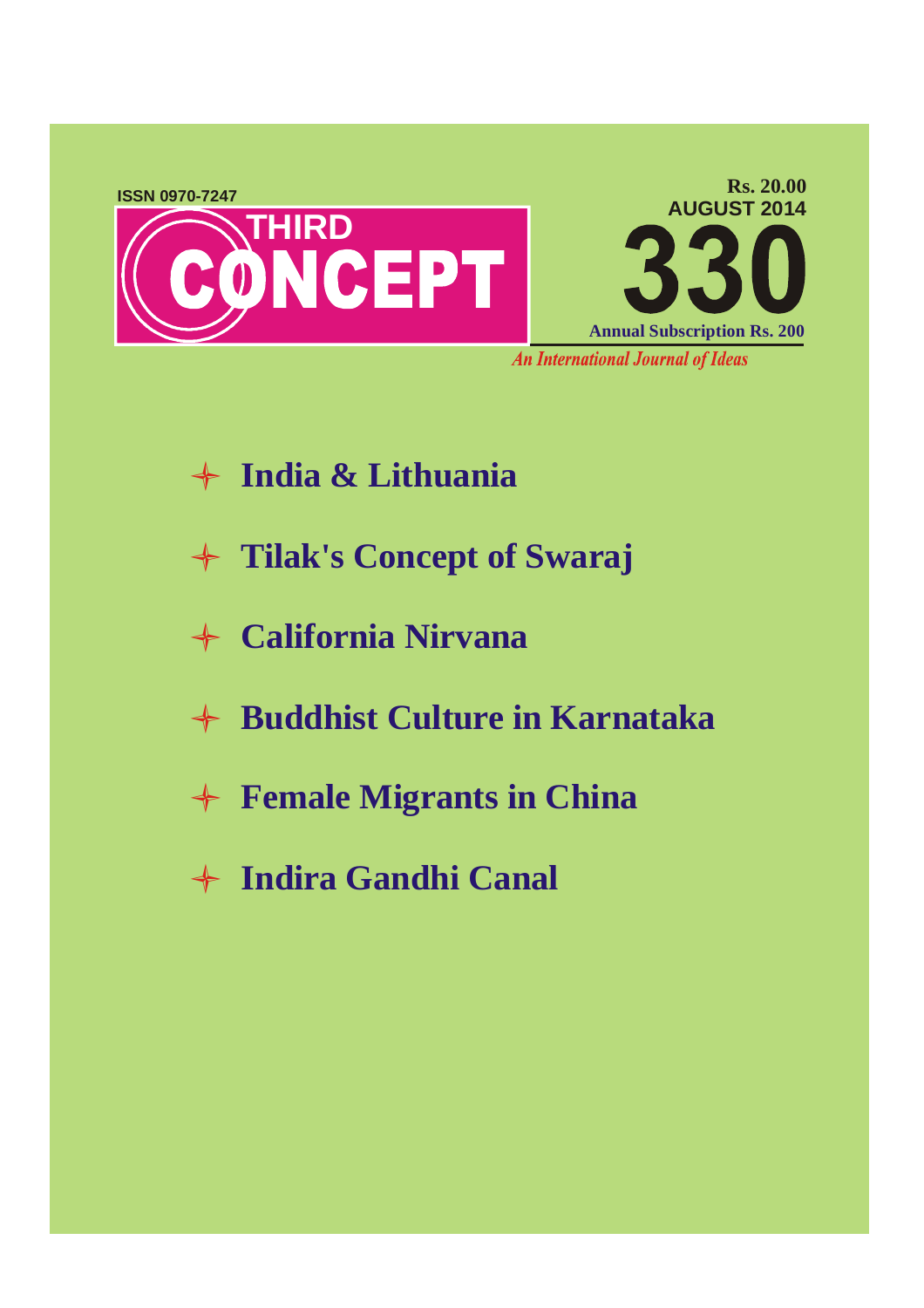

# **An International Journal of Ideas**

**Vol. 28 No. 330 AUGUST 2014 Rs. 20. 00**

#### *Editor* **BABUDDIN KHAN**

**THIRD CONCEPT** aims at providing a platform where a meaningful exchange of ideas can take place among the people of the Third World. The attempt will be to communicate, debate and disseminate information, ideas and alternatives for the resolution of the common problems facing humankind. We welcome contributions from academics, journalists and even from those who may never have published anything before. The only requirement is a concern for and desire to understand and take the issue of our time. Contributions may be descriptive, analytical or theoretical. They may be in the form of original articles, reactions to previous contributions, or even a comment on a prevailing situation. All contributions, neatly typed in double space, may be addressed to:

> **THIRD CONCEPT LB - 39, Prakash Deep Building, 7, Tolstoy Marg, New Delhi-110 001. Phones : 23711092, 23712249 Fax No: 23711092. E-mail : third.concept@rediffmail.com Website: www.thirdconceptjournal.co.in**

While the Editor accepts responsibility for the selection of materials to be published, individual authors are responsible for the facts, figures, and views in their articles. However, the Editor reserves the right to edit the articles for reasons of space and clarity.

**Designed by**: **Pt. Tejpal**

### **INSIDE**

| Editorial<br>India and Turbulent Gaza                              | 5  |
|--------------------------------------------------------------------|----|
| B.K                                                                |    |
| Thriving Indo-Lithuanian Relations                                 | 7  |
| Dr. Ahalya Sial                                                    |    |
| Bal Gangadhar Tilak's Concept of Swaraj                            | 13 |
| Virender Singh                                                     |    |
| California Nirvana                                                 | 17 |
| Eddie J. Girdner                                                   |    |
| <b>Islam and United Malay National</b><br>Organization in Malaysia | 22 |
| Dr. Sneha                                                          |    |
| Plight of Rural Female Migrants in China                           | 25 |
| Amarendu Jyoti                                                     |    |
| NABARD's Role in Agriculture<br>and Rural Development              | 28 |
| Dr. P.Chinnachamy                                                  |    |
| Impact of Urbanization on Rural-Urban<br><b>Fringe Areas</b>       | 32 |
| Monica Dahiya & Himani Dahiya                                      |    |
| Youth Participation in Indian Elections                            | 38 |
| P.Sobha                                                            |    |
| Indira Gandhi Canal and Sustainable<br>Development                 | 42 |
| Dr. Ajaz Hussain & Dr Asif                                         |    |
| Modern Buddhist Culture in Karnataka                               | 45 |
| Chandrashekhar & Dr.Sarvodaya S.S                                  |    |
| Out-migration as Survival Strategy<br>of Rural Poor                | 48 |
| Dr. Gopal Sharma                                                   |    |
| Globalisation and Child Trafficking in India                       | 52 |
| <b>Amit Malik</b>                                                  |    |
| Labour Welfare Measures and<br><b>Industrial Relations</b>         | 58 |

 *S.M. Nargees Begum*

 *-*